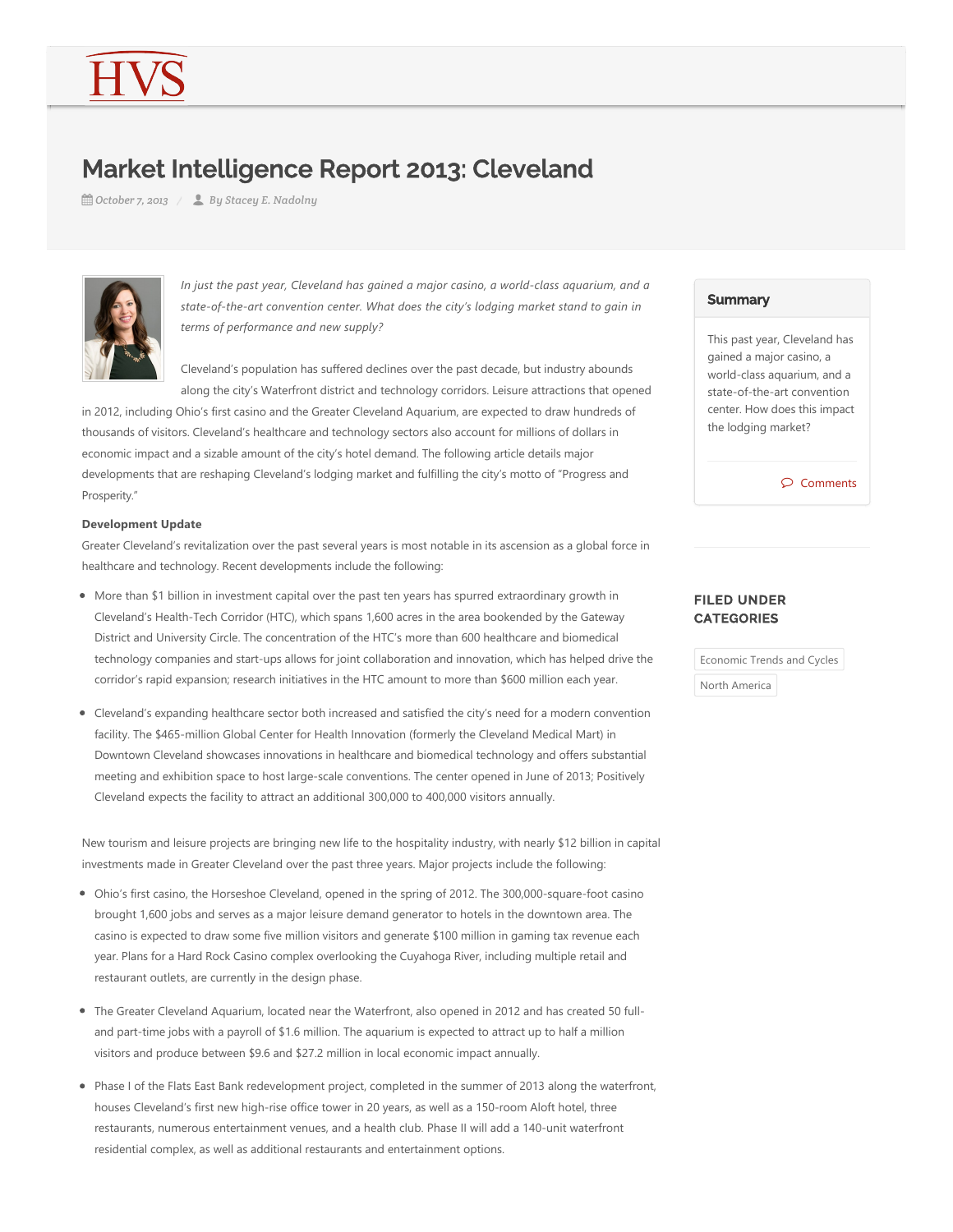#### **Economy Overview**

The following table illustrates historical and projected employment, households, population, and average

household income data as provided by REIS for the overall Cleveland market.

### **HISTORICAL & PROJECTED EMPLOYMENT, HOUSEHOLDS, POPULATION, AND HOUSEHOLD INCOME STATISTICS**

|                      | Office<br>Total<br>Industrial  |           |                   |           |                                        |           |                   |           |            |           |
|----------------------|--------------------------------|-----------|-------------------|-----------|----------------------------------------|-----------|-------------------|-----------|------------|-----------|
| Year                 | <b>Employment</b>              | $%$ Chg   | <b>Employment</b> |           | % Chg Employment                       | % Chg     | <b>Households</b> | % Che     | Population | % Chg     |
|                      |                                |           |                   |           |                                        |           |                   |           |            |           |
| 2000                 | 1,133,930                      | -         | 321,200           | -         | 263,510                                | -         | 853,750           | -         | 2,144,920  |           |
| 2001                 | 1.100.400                      | $(3.0)$ % | 317,953           | (1.0)%    | 239,507                                | $(9.1)$ % | 854.820           | 0.1%      | 2,138,820  | $(0.3)$ % |
| 2002                 | 1,077,730                      | (2.1)     | 313,040           | (1.5)     | 225,107                                | (6.0)     | 856,160           | 0.2       | 2,133,850  | (0.2)     |
| 2003                 | 1,071,000                      | (0.6)     | 313.299           | 0.1       | 218,128                                | (3.1)     | 856,630           | 0.1       | 2,127,490  | (0.3)     |
| 2004                 | 1,074,430                      | 0.3       | 316, 171          | 0.9       | 218,260                                | 0.1       | 855,590           | (0.1)     | 2,117,890  | (0.5)     |
| 2005                 | 1,075,330                      | 0.1       | 317,372           | 0.4       | 217,216                                | (0.5)     | 853,190           | (0.3)     | 2,105,360  | (0.6)     |
| 2006                 | 1,072,170                      | (0.3)     | 317,977           | 0.2       | 213,504                                | (1.7)     | 851,850           | (0.2)     | 2,094,860  | (0.5)     |
| 2007                 | 1,068,200                      | (0.4)     | 316, 127          | (0.6)     | 207,680                                | (2.7)     | 852,410           | 0.1       | 2,088,220  | (0.3)     |
| 2008                 | 1,043,200                      | (2.3)     | 309,115           | (2.2)     | 198,909                                | (4.2)     | 853,200           | 0.1       | 2,082,910  | (0.3)     |
| 2009                 | 987,700                        | (5.3)     | 295,655           | (4.4)     | 174,407                                | (12.3)    | 854,490           | 0.2       | 2,078,900  | (0.2)     |
| 2010                 | 994,670                        | 0.7       | 297,505           | 0.6       | 177,075                                | 1.5       | 853,370           | (0.1)     | 2,072,290  | (0.3)     |
| 2011                 | 1,006,100                      | 1.1       | 299,471           | 0.7       | 182,246                                | 2.9       | 849,830           | (0.4)     | 2,065,190  | (0.3)     |
| 2012                 | 1,021,430                      | 1.5       | 303,123           | 1.2       | 185,030                                | 1.5       | 845,890           | (0.5)     | 2,059,790  | (0.3)     |
| <b>Forecasts</b>     |                                |           |                   |           |                                        |           |                   |           |            |           |
| 2013                 | 1,025,620                      | 0.4%      | 301,949           | $(0.4)$ % | 186,729                                | 0.9%      | 843,770           | $(0.3)$ % | 2,053,010  | $(0.3)$ % |
| 2014                 | 1,043,610                      | 18        | 307,942           | 2.0       | 187,736                                | 0.5       | 843,120           | (0.1)     | 2,046,440  | (0.3)     |
| 2015                 | 1,073,560                      | 29        | 318,699           | 3.5       | 189,400                                | 0.9       | 845,210           | 0.2       | 2,040,150  | (0.3)     |
| 2016                 | 1,094,350                      | 19        | 326,194           | 2.4       | 189,882                                | 0.3       | 846,640           | 0.2       | 2,034,230  | (0.3)     |
| 2017                 | 1,100,220                      | 0.5       | 329,150           | 0.9       | 187,971                                | (1.0)     | 847340            | 0.1       | 2,028,400  | (0.3)     |
|                      | Average Annual Compound Change |           |                   |           |                                        |           |                   |           |            |           |
| 2000 - 2012          |                                | (0.9)%    |                   | $(0.5)$ % |                                        | (2.9) %   |                   | (0.1)%    |            | $(0.3)$ % |
| 2000 - 2007          |                                | (0.8)     |                   | (0.2)     |                                        | (3.3)     |                   | (0.0)     |            | (0.4)     |
| 2007 - 2010          |                                | (2.3)     |                   | (2.0)     |                                        | (5.2)     |                   | 0.0       |            | (0.3)     |
| 2010 - 2012          |                                | 1.3       |                   | 0.9       |                                        | 2.2       |                   | (0.4)     |            | (0.3)     |
| Forecast 2012 - 2017 |                                | 15%       |                   | 1.7%      |                                        | 0.3%      |                   | 0.0%      |            | $(0.3)$ % |
|                      |                                |           |                   |           | Source: REIS Report, 2nd Quarter, 2013 |           |                   |           |            |           |

Total employment decreased by an average annual compound rate of ‐2.3% during the recession of 2007 to 2010, followed by an improvement of 1.3% from 2010 to 2012. Total employment is expected to expand by 0.4% in 2013 and improve at an average annual compound rate of 1.5% through 2017. Cleveland's population has contracted at an average annual compounded rate of ‐0.3% since 2000, a trend consistent with the decline of the American manufacturing industry.

The following table lists the top ten employers in Cleveland in 2013.

#### **GREATER CLEVELAND'S TOP EMPLOYERS**

|                |                                        | Number of        |
|----------------|----------------------------------------|------------------|
| Rank           | Firm                                   | <b>Employees</b> |
| 1              | Cleveland Clinic                       | 39,300           |
| $\overline{2}$ | University Hospitals                   | 21,000           |
| 3              | U.S. Office of Personnel               | 12,050           |
| 4              | Progressive Corporation                | 9.900            |
| -5             | Cuvahoga County                        | 7.700            |
| 6              | City of Cleveland                      | 7.100            |
| 7              | KeyCorp                                | 7,000            |
| 8              | Cleveland Metropolitan School District | 6,250            |
| 9              | MetroHealth System                     | 6,400            |
| 10             | Case Western Reserve University        | 4.650            |
|                |                                        |                  |

Source: Ohio Department of Development, 2013

Eight Fortune 500 companies are headquartered in Greater Cleveland, including Eaton Corporation, Progressive, Parker Hannifin, Sherwin‐Williams, TravelCenters of America, Aleris, and KeyCorp. Though diminished from its heyday, the manufacturing industry still accounts for 12% of the workforce in the Cleveland‐Elyria‐Mentor Metropolitan Statistical Area. Current manufacturing output has returned to levels comparable to 1990, fueled by a disciplined transition from traditional to more advanced production and management techniques. Hence, even with fewer employed in manufacturing, the sector remains a cornerstone of Cleveland's economy.

In contrast, the number of jobs in Metro Cleveland's healthcare sector continues to grow. The Cleveland Clinic, the area's top employer, is widely regarded as the best cardiology and heart surgery center in the U.S. Part of the HTC, the clinic's neighbors include the University Hospitals Case Medical Center, the MetroHealth System, and Case Western Reserve University, which collectively employ more than 71,000. The rapid growth of institutions in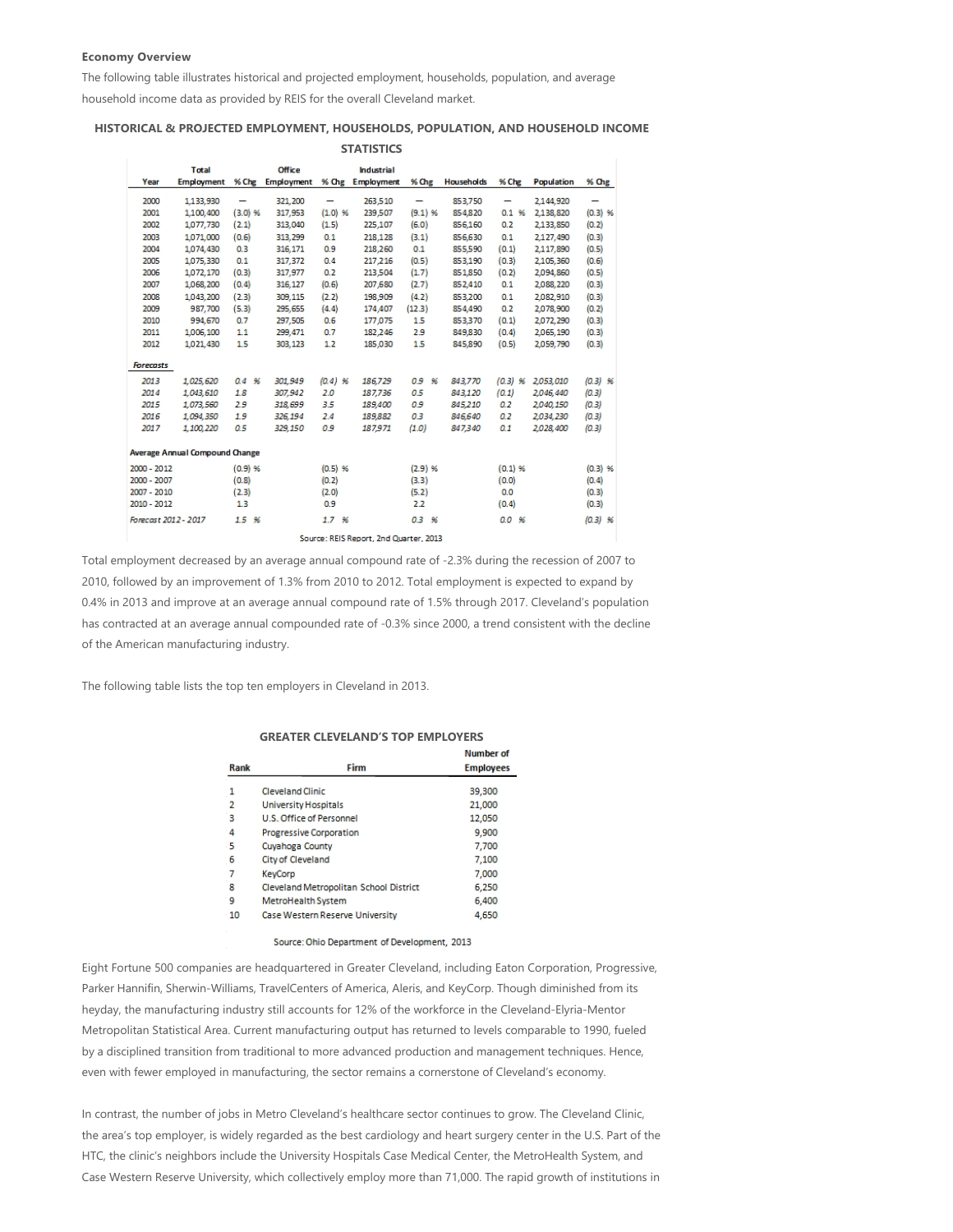The following figures illustrate unemployment trends in Cleveland over the past ten years.

| Year               | County | MSA    | <b>State</b> | U.S. |  |  |  |  |
|--------------------|--------|--------|--------------|------|--|--|--|--|
| 2003               | 6.2%   | 6.0%   | 6.2%         | 6.0% |  |  |  |  |
| 2004               | 6.2    | 5.9    | 6.1          | 5.5  |  |  |  |  |
| 2005               | 6.0    | 5.7    | 5.9          | 5.1  |  |  |  |  |
| 2006               | 5.7    | 5.5    | 5.4          | 4.6  |  |  |  |  |
| 2007               | 6.3    | 6.1    | 5.6          | 4.6  |  |  |  |  |
| 2008               | 7.0(S) | 6.8(G) | 6.6(G)       | 5.8  |  |  |  |  |
| 2009               | 9.0(S) | 8.9(G) | 10.2(G)      | 9.3  |  |  |  |  |
| 2010               | 9.1(S) | 8.9(D) | 10.0(D)      | 9.6  |  |  |  |  |
| 2011               | 8.1(E) | 7.8(D) | 8.6(D)       | 8.9  |  |  |  |  |
| 2012               | 7.3(E) | 7.1(D) | 7.2(D)       | 8.1  |  |  |  |  |
| Recent Month - Jun |        |        |              |      |  |  |  |  |
| 2012               | 8.1%   | 7.6%   | 7.4 %        | 8.2% |  |  |  |  |
| 2013               | 8.0    | 7.7    | 7.5          | 7.6  |  |  |  |  |

and/or model re-estimation implemented by the BLS. \*Year-end 2012 data were not available at the time of this report

Source: U.S. Bureau of Labor Statistics

Unemployment rates in Cuyahoga County have fallen considerably since 2010, mirroring state and national trends. Despite job losses in manufacturing, the region has realized significant growth in other economic sectors such as healthcare, technology, and tourism. This growth has been offset somewhat by declines in the government, hospitality, and business and professional services sectors over the past year, largely due to government sequestration; however, with continued expansion and capital investment in the healthcare, biomedical, and technology sectors, the overall employment outlook for Cleveland is optimistic.

#### **Outlook on Market Occupancy and Average Rate**

Hotel occupancy levels in the Cleveland market have rebounded since the recession. Occupancy should continue to strengthen gradually, exceeding its pre-recession peak in the next two years with the aid of demand generated by the city's strong healthcare, biomedical, technology, and tourism industries. Average rate stumbled in 2009 and 2010, but bounced back in 2011; the push for higher average rates should bring stronger RevPAR growth over the next several years.

#### **Hotel Construction Update**

In step with the advance of new and expanding demand generators, two major hotel projects have recently been completed in Cleveland, with several others in the pipeline, as summarized below:

- University Circle Inc. (UCI) collaborated with University Hospitals, the Snavely Group, and Concord Hospitality to build a \$27‐million, 150‐room Courtyard by Marriott in University Circle. The hotel opened in April of 2013.
- The aforementioned Flats East Bank project features a new Aloft hotel; the 150‐room project was completed in June of 2013.
- Value Place LLC recently announced plans to seek land to develop six new Value Place hotels in the Greater Cleveland area over the next two years.
- The former Crowne Plaza Cleveland Downtown is undergoing a \$70‐million renovation and conversion to the Westin Cleveland Convention Center. The luxury hotel will feature LEED‐certified green construction across 484 rooms, including 40 suites. The hotel's conversion is expected to be complete in April of 2014.
- CRM Companies recently announced its resumption of work, in collaboration with Kimpton Hotels & Restaurants, on the historic Schofield Building. The renovations will turn the property into a 122‐room boutique hotel and 55 luxury residences. Construction is expected to be complete by late 2014.
- Drury Hotels recently emerged as the winning bidder for the highly sought after Cleveland Board of Education building; the company is planning to redevelop the building into a 180‐room Drury Plaza hotel.
- Cleveland's apartment market reported a remarkable occupancy rate of over 96% as of year‐end 2012. The